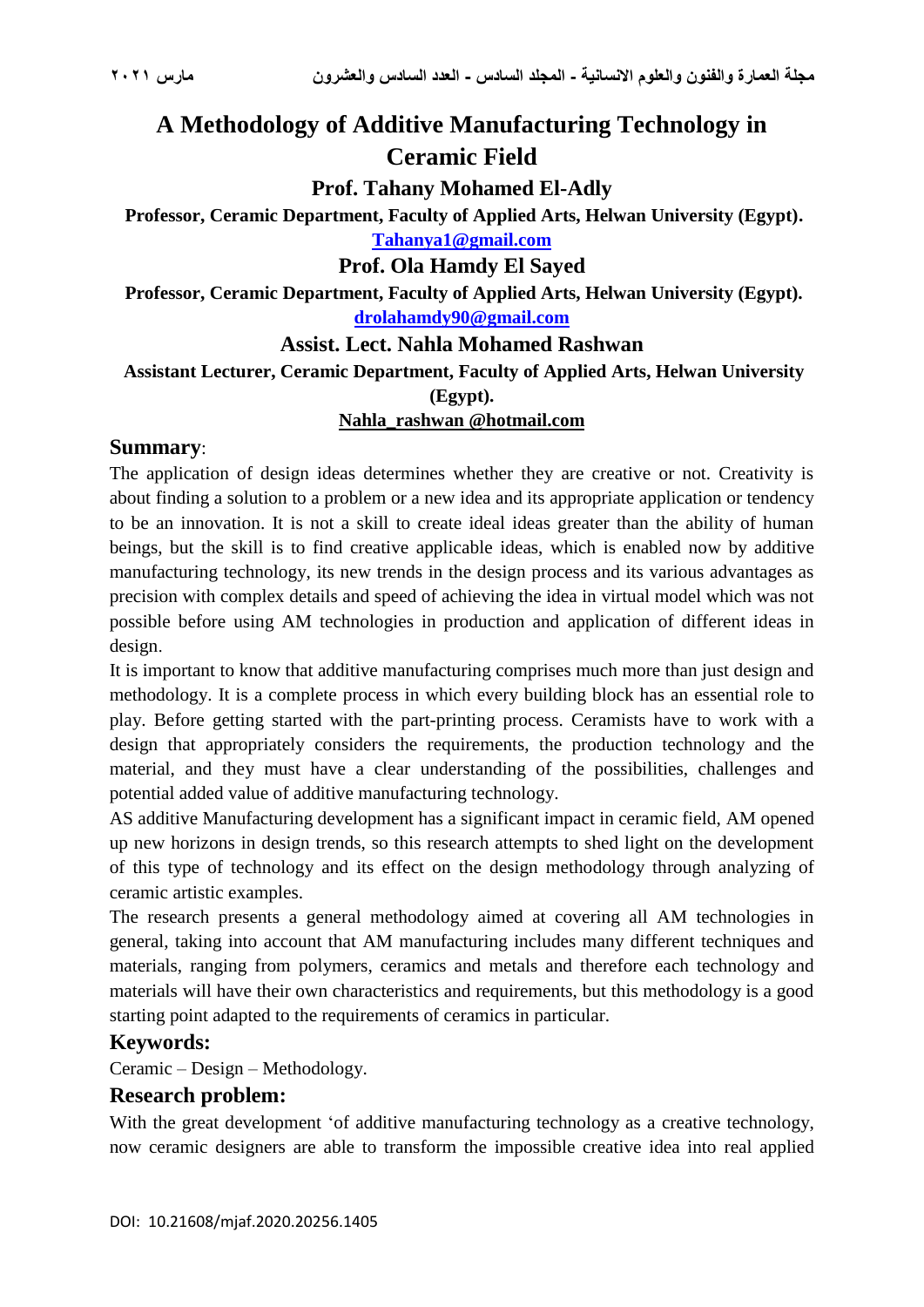design, so it is necessary to study the AM design methodology to improve ceramic design process.

### **Research Objective:**

- Emphasizing the importance of AM technologies in creating new ideas.
- Highlight the role of Additive manufacturing technology in ceramic field.
- Present a simplified stages for AM design methodology.

#### **1- Additive Manufacturing as a Creative technology:**

The means of applying ideas in applied arts is one of the most important factors for the success and demonstration of design, and by Additive manufacturing technology specially in ceramic field, additive manufacturing technology is classified as one of creative technologies in a variety of disciplines combining computer, design, art and humanities, this type of technology aims to develop new innovative products designed for everyday use.

Creative technology interferes with number of design fields: industrial, advertising and interactive graphic, as some believe that "creativity has the potential to revolutionize technology", and others prove that creative technology fields pushed to develop creative ideas in more integrated and realistic experience. (3)

#### **2- Additive manufacturing and Design process:**

Since the beginning of the first industrial revolution and technological development of the 19th century, engineers and manufacturers have faced limitations in new manufacturing technology of what they can produce and how to produce it. Today, at the beginning of the digital manufacturing revolution, with the advent of 3D printing and AM techniques in ceramics, the Methods and machines have evolved considerably and has grown faster and have approached the speeds of traditional manufacturing methods then became more accurate and fast as shown in graph (1), resulting in increasing numbers of companies to adopt 3D printing as manufacturing method.



**Graph (1) shows the complexity of products in traditional manufacturing and AM technology VS cost.**

AM's possibilities provide ceramists and designers with a new freedom to create innovative designs in comparison with traditional manufacturing processes, allowing creation of complex geometric shapes that were unimaginable before AM such as: lightweight structures, more specialized functional products and more creative artwork. The key to the full use of AM's capabilities is through the design phase before the implementation process. This is not just a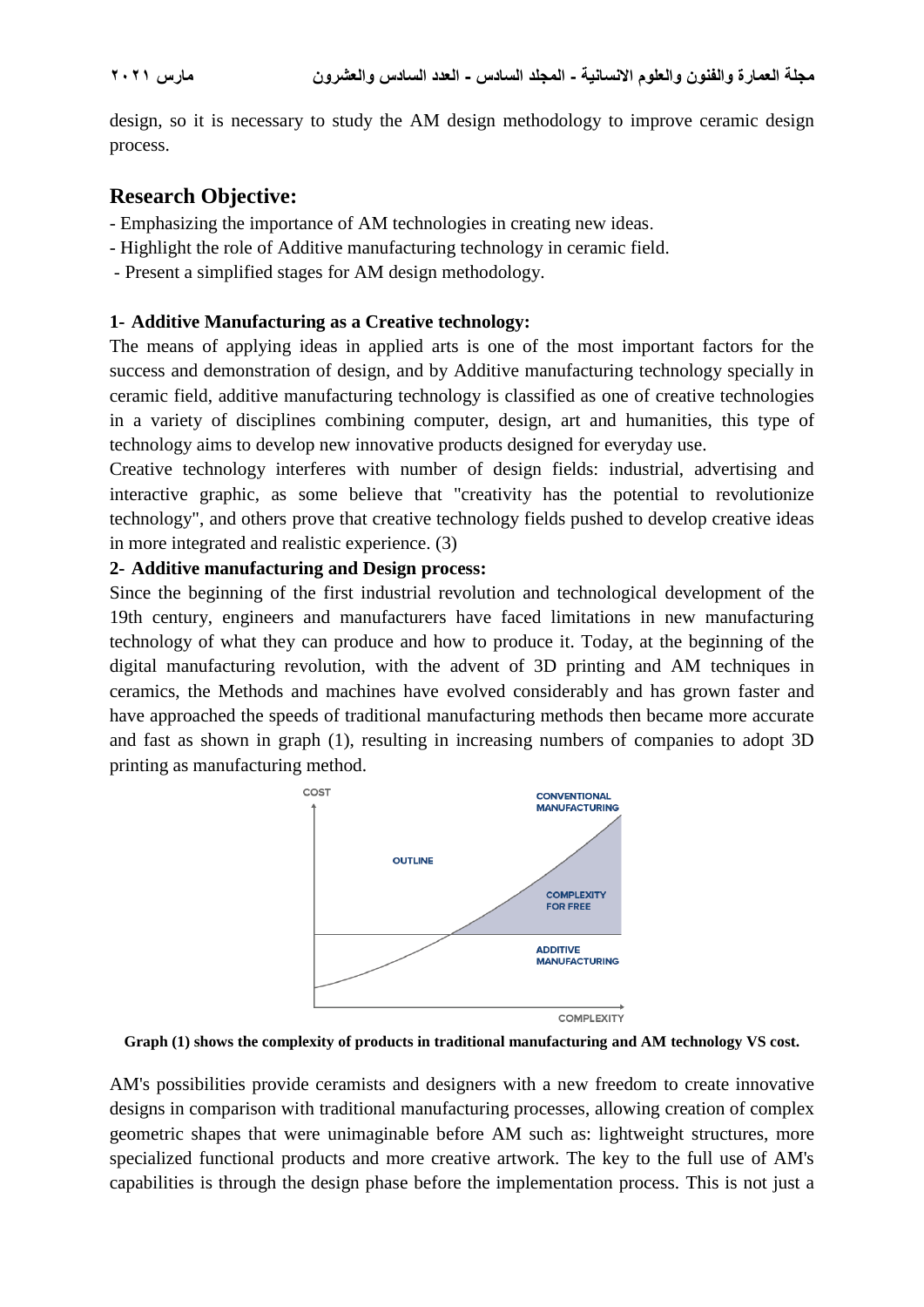process based on the imagination of the designer, the skills and tools he uses, but the designers and engineers who use 3D ceramic printing today must be taught a different way of thinking not according to the possibilities of traditional manufacturing methods, but according to the infinite possibilities offered by this type of technology.

Designers must learn how to use fast and flexible design tools such as 3D CAD software, not just thinking in the details of programs that can take a long time to create a 3D model in highquality dimensions and forget about the design as all and how successful it is by using traditional modeling programs that often lead to lose focus on the actual intent of the design.

Today, specialized design programs are available to Design for Additive Manufacturing (DfAM: a manufactural design that applies AM manufacturing process), these programs take into account product life-cycle considerations: manufacturing capability, accuracy and cost, according to the potential of AM techniques. "(2)

This type of software provides tools to improve structural engineering resulting in exceptional organic forms. It creates an ideal model based on specific materials and constraints. By analyzing the process several times to achieve the optimum results.

For example, lattice design is used to design lightweight parts while maintaining a high level of performance. It creates lattice structures can be applied to shapes.  $(9)$ 

The current generation of AI CAD (Artificial Intelligence) software tools as Topology Optimization support the design process, where the designer has a set of objectives, constraints and work standards, then software algorithms explore the optimal design solutions for these constraints and standard, this means the actual modeling function will be implemented by the program and not the designer, and the designers will be able to explore a number of different solutions to a single problem in a shorter time frame, as shown in pic.1 these design tools allow producing highly complex geometrical parts with high precision, lighter weight, and better-performing parts exactly the contrary of using traditional manufacturing techniques as shown in Pic 1 . (4)



**Pic. 1 shows a set of ceramic parts: filters and machine parts with lower weights and better performance printed by Canon with Selective Laser Melting (SLM)**

Technology of alumina and zirconia. $(°)$ 

#### **3- Design considerations for additive manufacturing:**

There must be a special methodology for AM technology with considerations: the function, manufacturing and post-processing, as shown in diagram 1.

#### **3.1 Design for function:**

Because of fabrication method of additive manufacturing technology which is building shapes by layers, it is possible to create very complex parts either very small or large sizes, which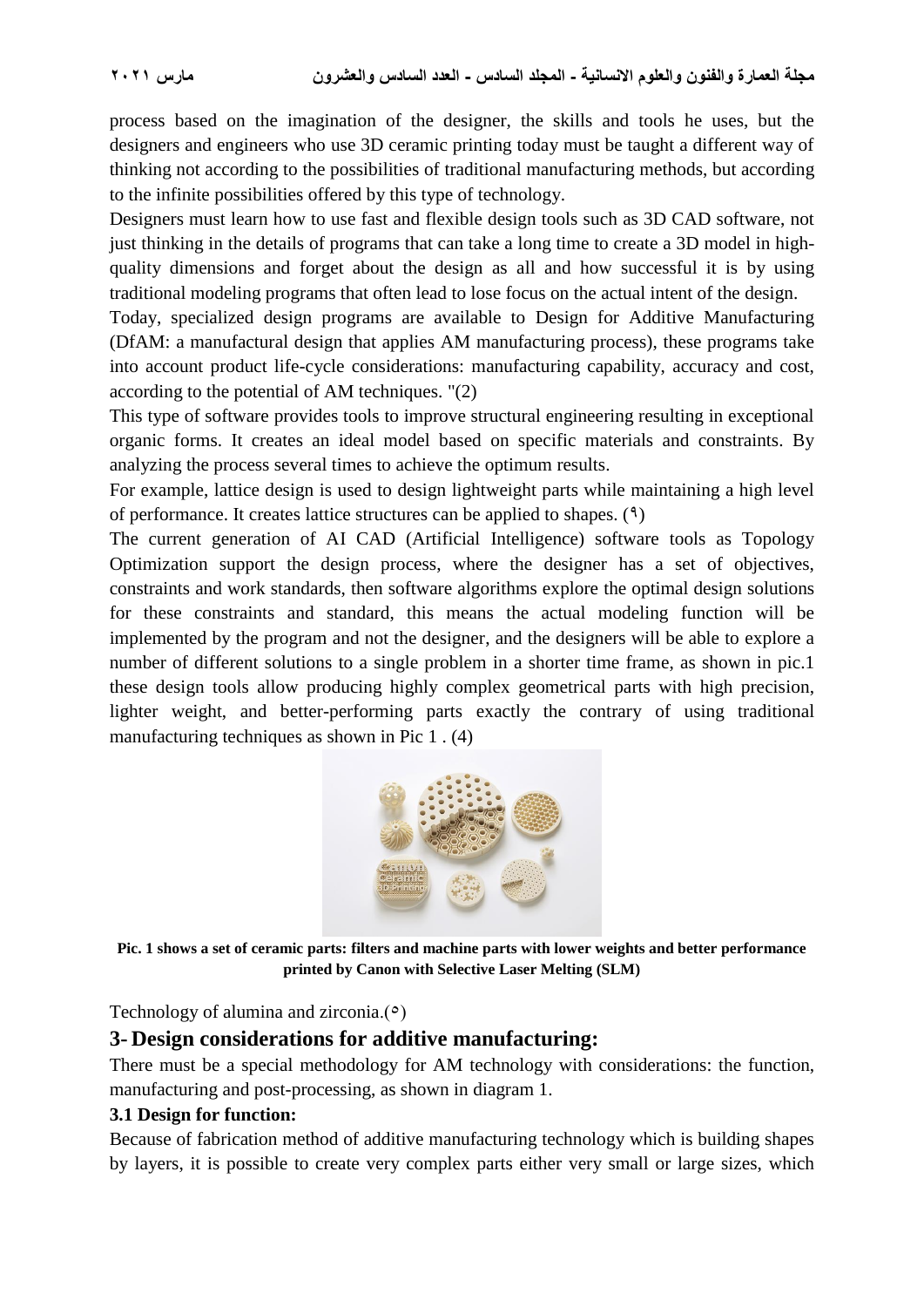increases the functional value, producing complex internal undercuts and integrate multiple parts into One part to reduce assembly time and cost.

#### **3.2 Design for Manufacturing:**

To know all the design considerations of AM technology which involves too many technologies is difficult. There are many things must be considered between different processes and materials for manufacturing, but there are general considerations:

- Reduce using materials amount and support structures.
- Remove excess material and support media.
- 3D printer size and available printing space.
- Design small details according to printer specifications.
- Mechanical properties may vary due to different processes and technology.

In general, the design rules for manufacturing technology should be more specific, depending on the type of technology, materials and printer used. (1)

#### **3.3 Post processing:**

Although the printing process is almost automatic, post-processing involves a lot of manual work, including removal of the extra material, supports, finishing, etc., and the more manual work required the higher final cost. Post-treatment must be determined in design requirements and materials. There special materials with high tensile strength, compression and durability have a proper treatment such as ceramics have to be carefully and slowly in post processing to reduce the risk of subsequent damage. In general, such decisions should be considered when designing and producing parts with AM technology.  $(1)$ 



**Diagram 1 shown Design considerations for additive manufacturing**

### **4- Additive manufacturing design methodology:**

AM design methodology consisting of 6 different stages as follows:

#### **4.1 Analyzing specification:**

Before starting the actual design, we need to get as much information as possible about product requirements, by putting all the questions related to the design requirements, often the previous designs help in answering all questions and analyzing the required specifications correctly to reach a concept and preliminary idea. (1)

#### **4.2 Idea and concept generation:**

In AM as well as in traditional design processes the second stage is the generation of new ideas and concepts, but in AM parts, they can be built with high degree of freedom and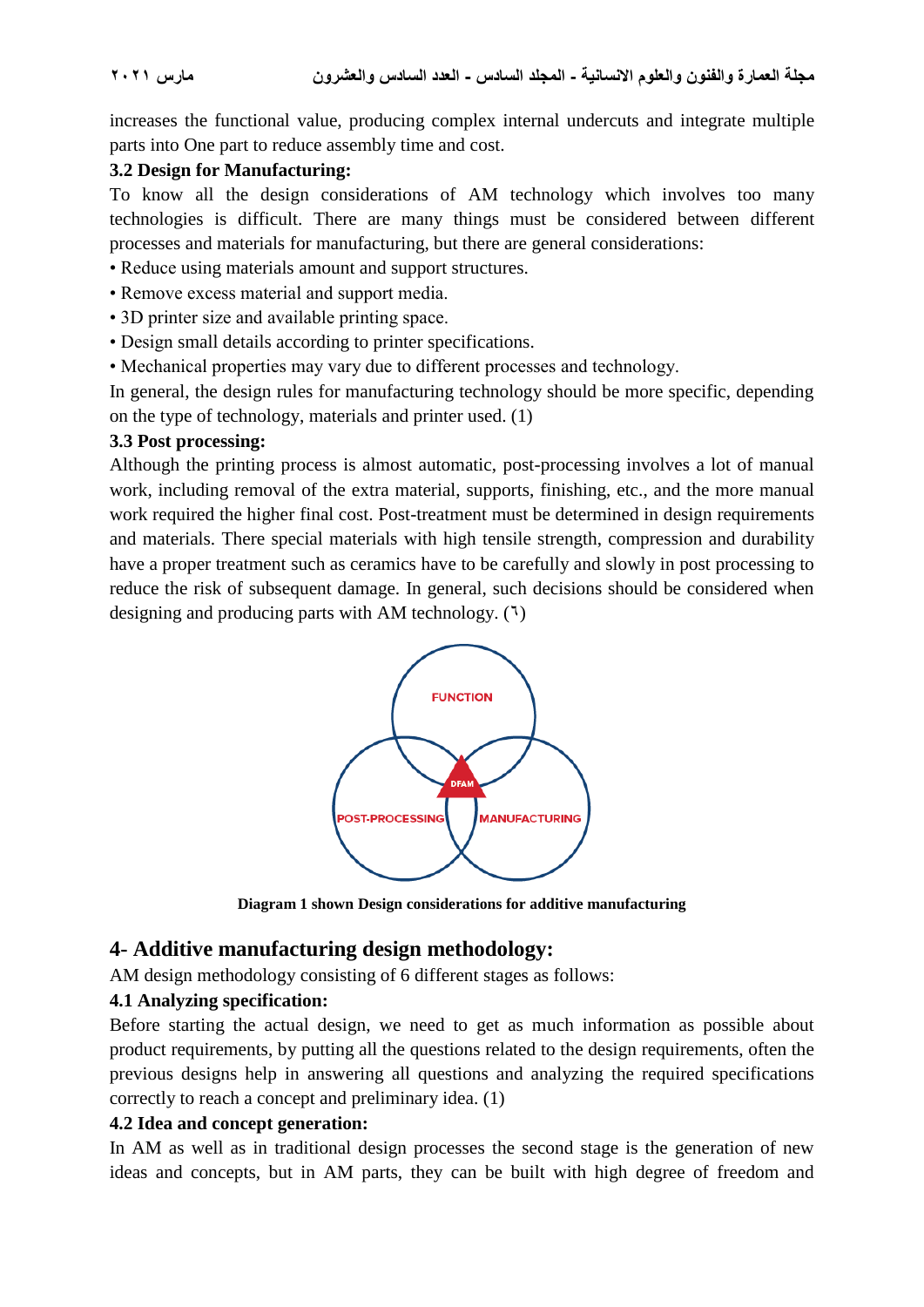complexity in order to increase the functional value, so during this stage the function and its requirements is very important and by using the new soft wares that help in reconciling the functional requirements with the design, which gives a clear overview of the design loads and its compatibility with the functional requirements and design shape: hardness, weight limits, (Topology Optimization), etc. and of course using the least amount of material can affect 91% of this total cost of production and energy consumption.  $(9)$ 

### **4.3 Concept Reflection and Selection:**

At this stage, the concepts and ideas produced from the previous stage are combined with predefined requirements, then some basic questions must be answered:

• Does it meet the requirements? Compare new concepts and specifications and the requirements.

• What material should be used to meet the requirements?

• Do you need post processing? Some AM techniques produce less accurate surface quality, thus requiring further processing that means cost and time.

### **4.4 Concept optimization:**

After selecting the best concept and identifying the general requirements, the concept needs further modification to increase the functionality of the component or design and the possibility of integrating more than one part. Will the design require support structures? Or reducing the production constraints by modifying the design or implementation to reduce time and cost, and once materials are selected, the most suitable production technology should be chosen for the design( $\{ )$ .

At this stage, the optimal direction of printing must also be determined and depends on a number of factors including: production technology, materials (affect surface quality) and mechanical properties, for example, if the print orientation is horizontal the part will build with great strength and precision, and if the print orientation is vertical it will look better but weak, and if the print orientation is horizontal on one side the printing will be faster.

Design orientation during printing requires maximum communication among engineering departments.  $(\lambda)$ 

### **4.5 Detailed design:**

At these last stages of the design methodology, the design details should adjust for manufacturing, applying the design rules of the technology used and post-processing steps.

Since there is such a wide variety of design rules and requirements for to AM techniques, it is almost impossible to establish general rules but there are some design details must be considered.

#### **4.6 Reflection VS Requirements:**

Comparing the final design with the requirements initially identified is an important step during the design process, and before finishing the design you should know:

• Parts or functions could be integrated?

- Has the most suitable technology been selected for the application?
- will AM process be as intended?

If yes, you should immediately start adjusting the machine settings to begin the AM process. (1)